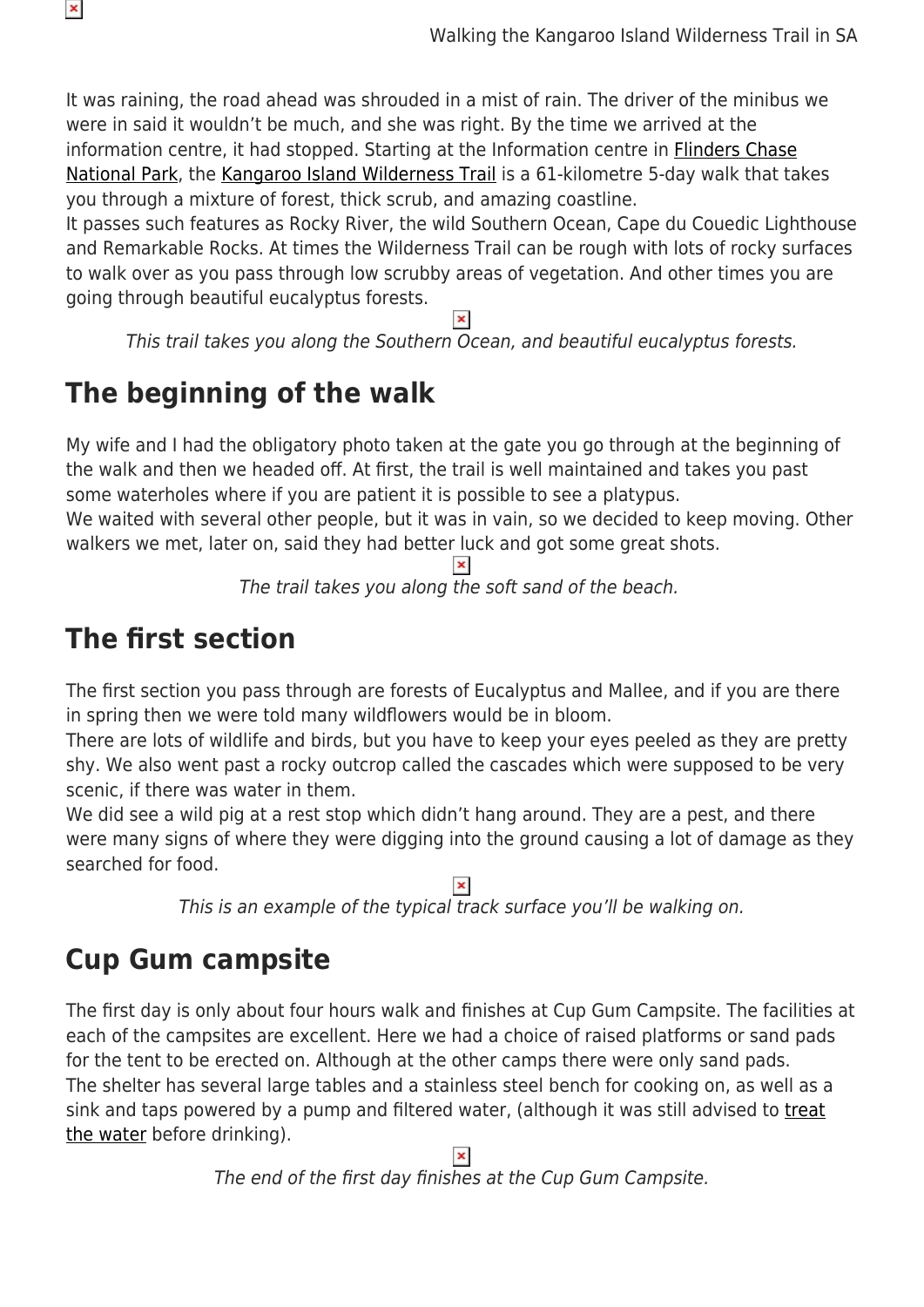## **Shelters and facilities available**

 $\pmb{\times}$ 

There were also solar powered lights that came on as it got dark, which were also in the toilets. There are stainless steel basins in the toilets with a tap as well, also connected to a pump. They look brand new, and since every camp is accessible by a service road, they are cleaned almost every day. These were the best shelters I have ever seen in my many years of walking and camping.

One of the best parts of walking holidays is meeting other walkers and sharing experiences. The comradery in the camps was great, with everybody friendly and easy to talk to.

The shelters had excellent facilities.

## **The second day of the walk**

The next day we started heading to the coast along the Rocky River until it meets the sea. We then walked along the cliff tops with the wild foaming sea below. The views along this part of the coast are spectacular. We stopped many times to try and capture it on our cameras.

At one point you descend to Maupertuis Beach and walk along its soft sand. This was quite hard as the sand was really soft. We did try to walk closer to the water's edge looking for harder sand but often had to make a run for it when a wave came rushing in.

Eventually, you'll descend to the soft sand of Maupertuis Beach.

In the end, we found walking in other people's footprints was the best way. So long as you found someone with the same stride you would be fine.

After about a kilometre we went back up to the cliff tops and continued there for the rest of the day. The surface of the track here is pretty rough, consisting of mainly broken limestone. This was a bit hard on the feet and legs as you have to step over never-ending rocks and small boulders.

In the distance, you can see the Cape du Couedic Lighthouse. It gets closer each time you come over a small ridge, but it is never reached as the track turns inland about 2km before it and shortly after that, you arrive at the Hakea Campground.

 $\pmb{\times}$ 

Linda and I at the mouth of the Rocky River.

## **Keeping your gear clean and dry**

My only criticism of the campsites is the lack of any sort of raised platform to sit a backpack on that is close to the tent. Since the tent sites are sand it means whatever you put on the ground risks getting dirty.

It may only be a small thing, but most walkers like to keep their gear as clean as they can when sometimes washing opportunities are limited. We found by putting our [rain covers](https://www.snowys.com.au/rucksacks#/specFilters=5m!#-!2784&pageSize=48&orderBy=0&pageNumber=1) over the harness we could lay our [packs](https://www.snowys.com.au/rucksacks) on the ground face up therefore not getting anything dirty and still accessing our gear from the packs.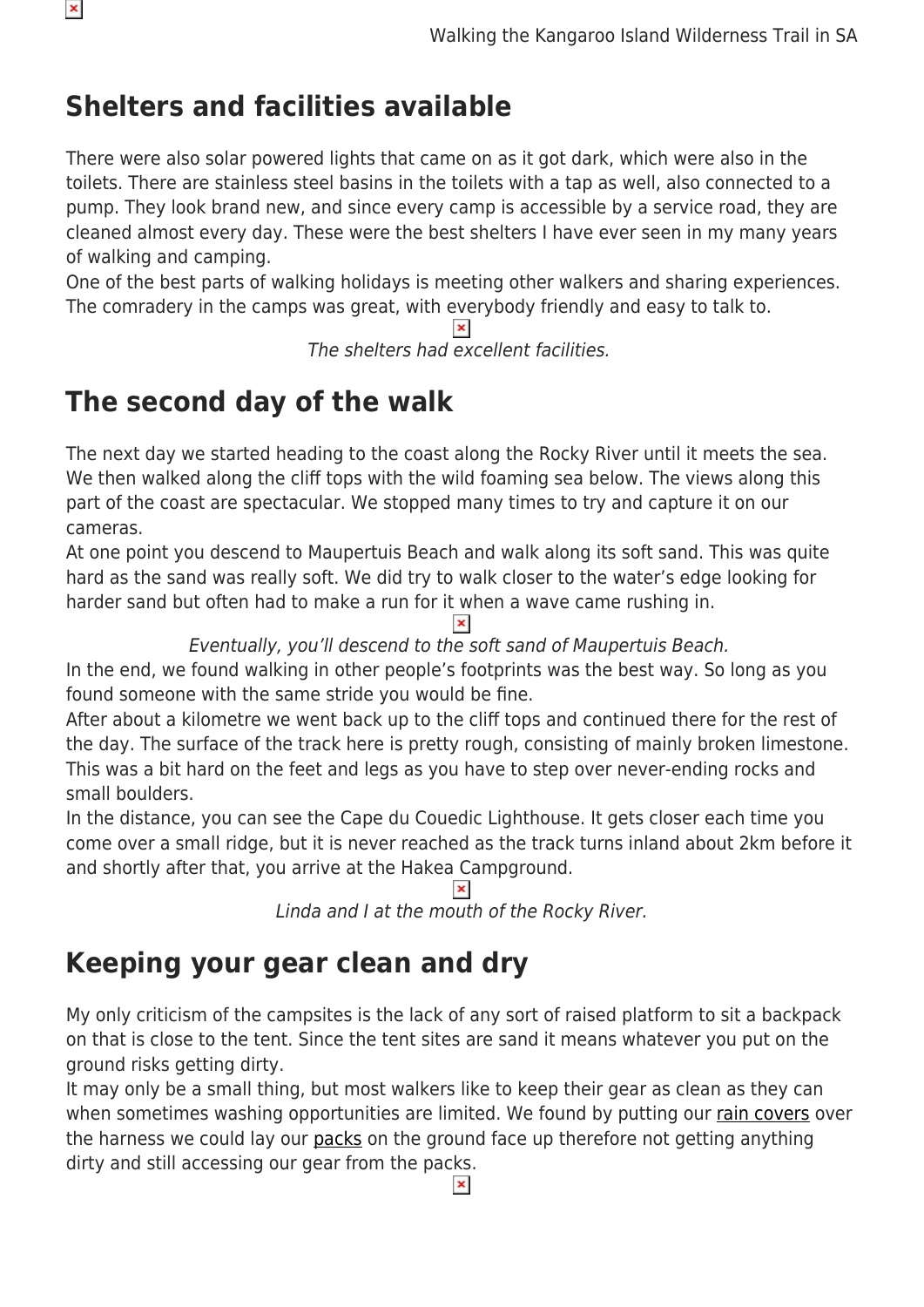Packs at rest.

## **The weather conditions**

 $\pmb{\times}$ 

The weather overall was fairly good, with cool days and on the first two days, we had some light drizzly rain that was more annoying than anything.

We did get some rain on our first night though, otherwise, we had reasonably good weather for the entire trip.

We had reasonably good weather on our hike.

# **The third day of our hike**

Our third day went inland and curved around towards the South coast of the island coming out at Remarkable Rocks.

For me, this was the most boring section of the trail as it went through thick scrub that didn't allow any views anywhere. All you could see was thick scrub.

It was good to finally come out at the coast and take the side trail to Remarkable Rocks where we caught up with some of the others and were able to eat lunch while looking around this impressive natural feature.

We still had about 4km to go so we loaded up again and went back in the scrub, for only a little bit, then back out to the coast where we continued along more impressive cliff tops.

 $\pmb{\times}$ Having a rest at Remarkable Rocks.

## **Banksia campground**

Our third camp was called Banksia Campground with the usual great facilities. There was plenty of conversations around the cooking tables as we discussed the pros and cons of everybody's different setups and walking experiences.

This was our coldest night with the temperature going down to about 4 degrees, and the next morning everybody had their flysheets hanging on trees and bushes trying to dry the condensation off before we packed them away.

A much easier section of the trail.

# **The next day**

We continued on from Banksia firstly toward the coast then back inland. The terrain was changing now with the limestone giving way to smoother sections where walking was much easier. We were now going through more open forests rather than thick scrub. We knew we were getting closer to Hanson Bay Beach as we started to hear waves crashing ashore, but where was it. It can be a little frustrating when you know you are close to something but just can't seem to get there.

 $\pmb{\times}$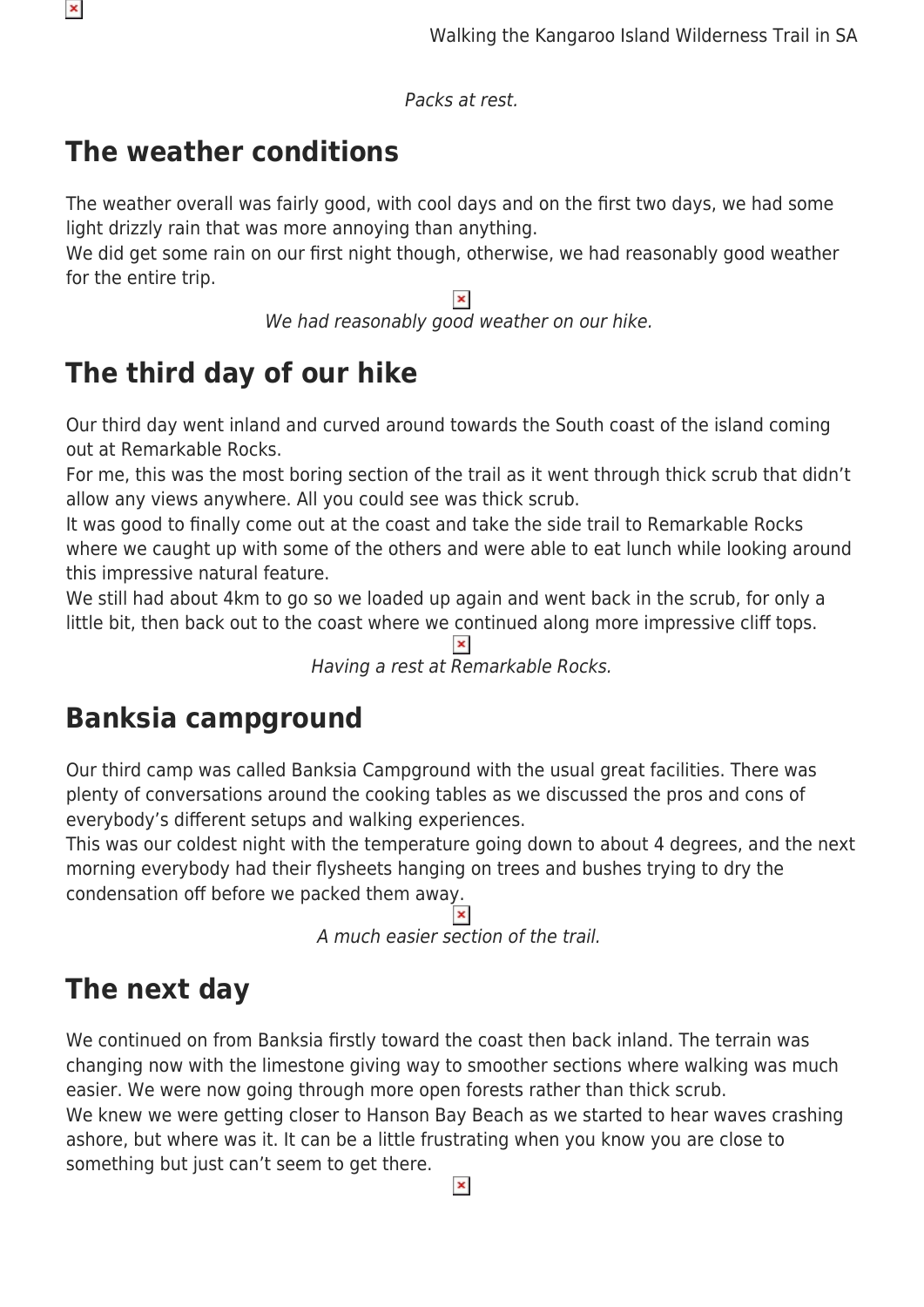Hopping aboard the boat.

## **Crossing the river**

 $\pmb{\times}$ 

We knew up ahead there was a small river we had to cross using a boat with a rope attached to pull ourselves over, but it seemed to take forever to reach it. This was going to be our lunch stop and we were getting hungry.

Finally, there it was. A small boat for one person and their pack at a time to cross. We watched some of the others go first as we had our final lunch break on the trail.

We then took turns to cross over and left our packs with some of the others just off the trail and walked the 300 meters down to the beach. It was almost deserted with a few small cabins on the other side of the beach that were able to be hired out.

We returned to pick up our packs and in about half an hour we were at our final camp, Tea Tree Campsite.

Crossing the South West River.

## **The final night – Tea Tree campsite**

It was a lovely sunny afternoon, and everybody sat around soaking it up until the sun went down. Then the night chill started to come in and everybody started preparing their final dinner of the walk.

It was another chilly night and more tent fly's had to be dried before we could head on our way. This was our last day and it was only about 7 kilometres to go.

### **The last section of the trail**

This last section of the trail went through eucalyptus forests and past lagoons where there was some bird life, but you would have needed a good lens for your camera as the birds were all across the other side several hundred meters away.

It only took us about two hours to do this last part, and then we were at the finish at Kelly Hill Caves. I set up my camera on a timer and took our photo as we went past the sign that said we had completed the walk.

 $\pmb{\times}$ A side trip to Admirals Arch.

### **Services on the trail**

Part of the fee you pay to do the walk covers a cave tour. It was a bit disappointing to realise we'd missed the tour that the other walkers we were with went on, as we were last to arrive. Still, we saw them when they came out of the caves and we were able to say our goodbyes. From the caves, we contacted the campground where we left the car and they came to pick us up. Because the Wilderness Trail is not a circuit, arrangements have to be made to be picked up when you finish. National Parks can offer this service as well as several other resorts and campgrounds.